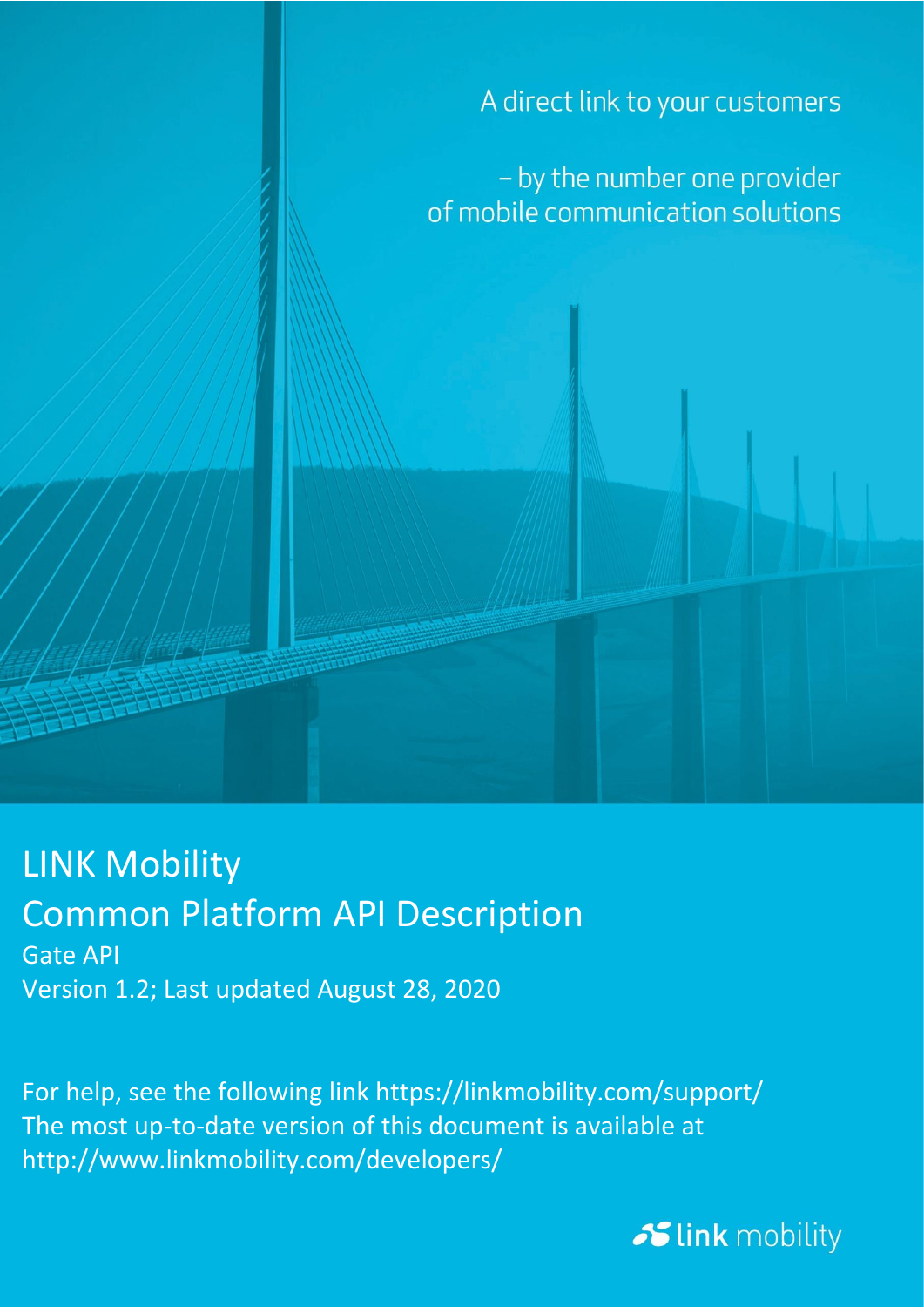### **Contents**

### <span id="page-1-0"></span>Before you begin

To use this API, you will need a **username**, **password**, **platformId** and **platformPartnerId**. These will be provided to you by support. If necessary, make an opening in your firewall so that common can connect to your system. The list of addresses for common will be find in the appendix.

### <span id="page-1-1"></span>Scope of this document

This document will describe in detail the methods within the API for creating, retrieving, updating and deleting gates towards the Common API.

### <span id="page-1-2"></span>Terms and glossary

#### *Gate*

A Gate, or gateway, is an endpoint used to deliver MO, MT DLR, Address lookup and URL shortener callbacks, as well as the asynchronous callbacks from other services, that are described in their respective documents.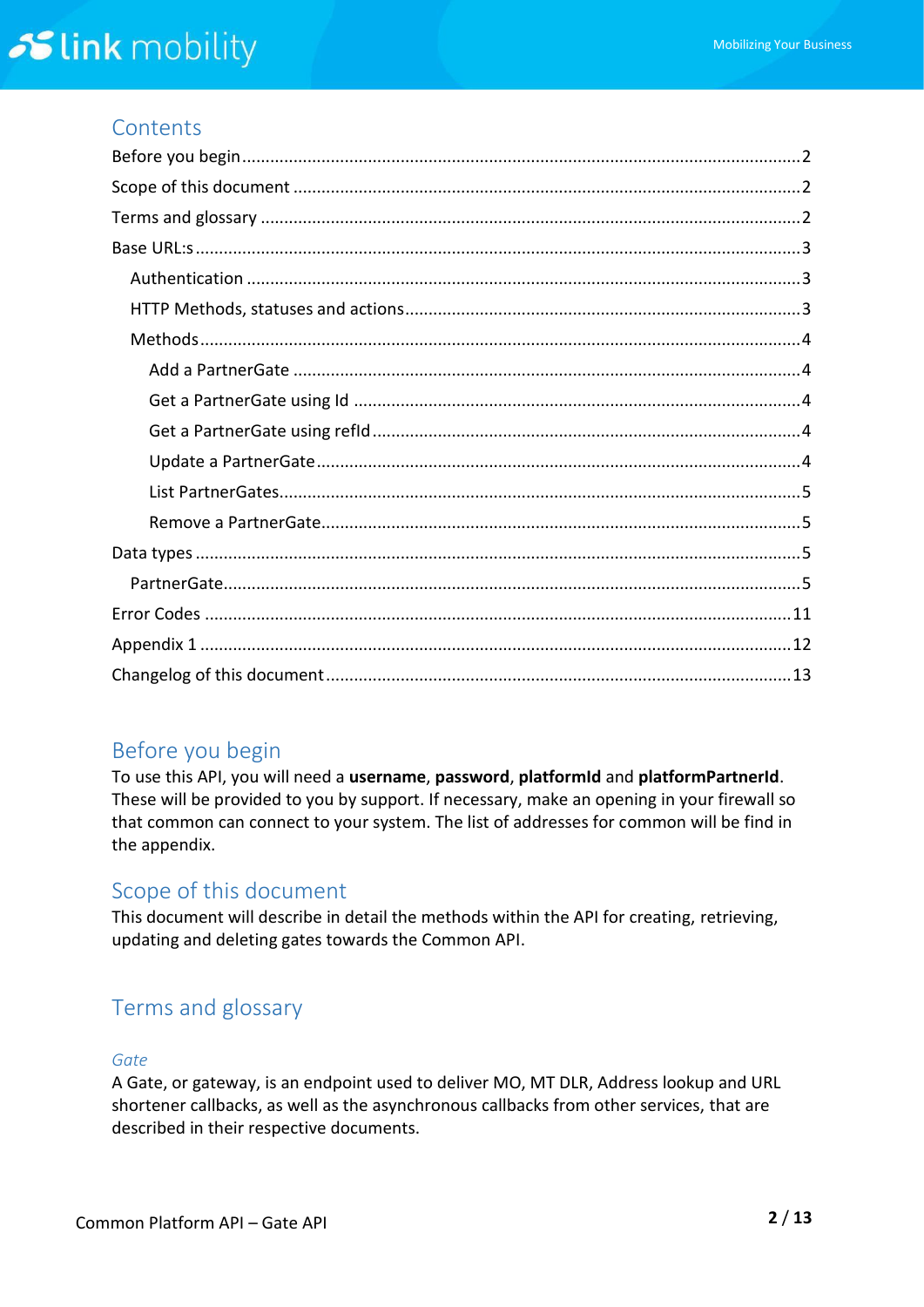#### *ErrorResponse*

A json object that contains an error code, a description and its translation.

#### *Delivery Report*

For each MT Message we send, we can send you an acknowledgement when the message is confirmed received by the end-user's handset. If the message fails for any reason, we will inform you about this. Delivery reports are mandatory for charged message, optional for bulk.

#### *MoMessage*

Or MO (Mobile Originated). Refers to any SMS message which is sent from a mobile phone. (The message's origin, or beginning, is at the phone).

#### <span id="page-2-0"></span>Base URL:s

You will get one of these URL:s assigned to you when your account is created:

**https://wsx.sp247.net/gate https://n-eu.linkmobility.io/gate https://c-eu.linkmobility.io/gate https://s-eu.linkmobility.io/gate https://no.linkmobility.io/gate https://deb.linkmobility.io/gate**

#### <span id="page-2-1"></span>Authentication

Authenticate in the HTTP request using Basic Authentication with the username and password provided by Support.

| <b>HTTP</b><br>method | No resource                                                                                                  | Resource exist                                       | No access to<br>resource                    | <b>Invalid Request</b>                        |
|-----------------------|--------------------------------------------------------------------------------------------------------------|------------------------------------------------------|---------------------------------------------|-----------------------------------------------|
| <b>GET</b>            | 404 (Not found)<br>Return:<br>ErrorResponse                                                                  | 200 (OK)<br><b>Return: Correct</b><br>Resource       | 403 (Forbidden)<br>Return:<br>ErrorResponse | 400 (Bad Request)<br>Return:<br>ErrorResponse |
| <b>POST</b>           | 201 (Created)<br><b>Return http header:</b><br>location: {resource<br>location}<br><b>Return:</b> empty body | 409 (Conflict)<br>Return:<br>ErrorResponse           | 403 (Forbidden)<br>Return:<br>ErrorResponse | 400 (Bad Request)<br>Return:<br>ErrorResponse |
| <b>PUT</b>            | 405 (Method not<br>Allowed)<br>Return:<br>ErrorResponse                                                      | 204 (OK - No<br>content)<br>Return:<br>ErrorResponse | 403 (Forbidden)<br>Return:<br>ErrorResponse | 400 (Bad Request)<br>Return:<br>ErrorResponse |
| <b>DELETE</b>         | 405 (Method not<br>Allowed)<br>Return:<br>ErrorResponse                                                      | 204 (OK - No<br>content)<br>Return:<br>ErrorResponse | 403 (Forbidden)<br>Return:<br>ErrorResponse | 400 (Bad Request)<br>Return:<br>ErrorResponse |

#### <span id="page-2-2"></span>HTTP Methods, statuses and actions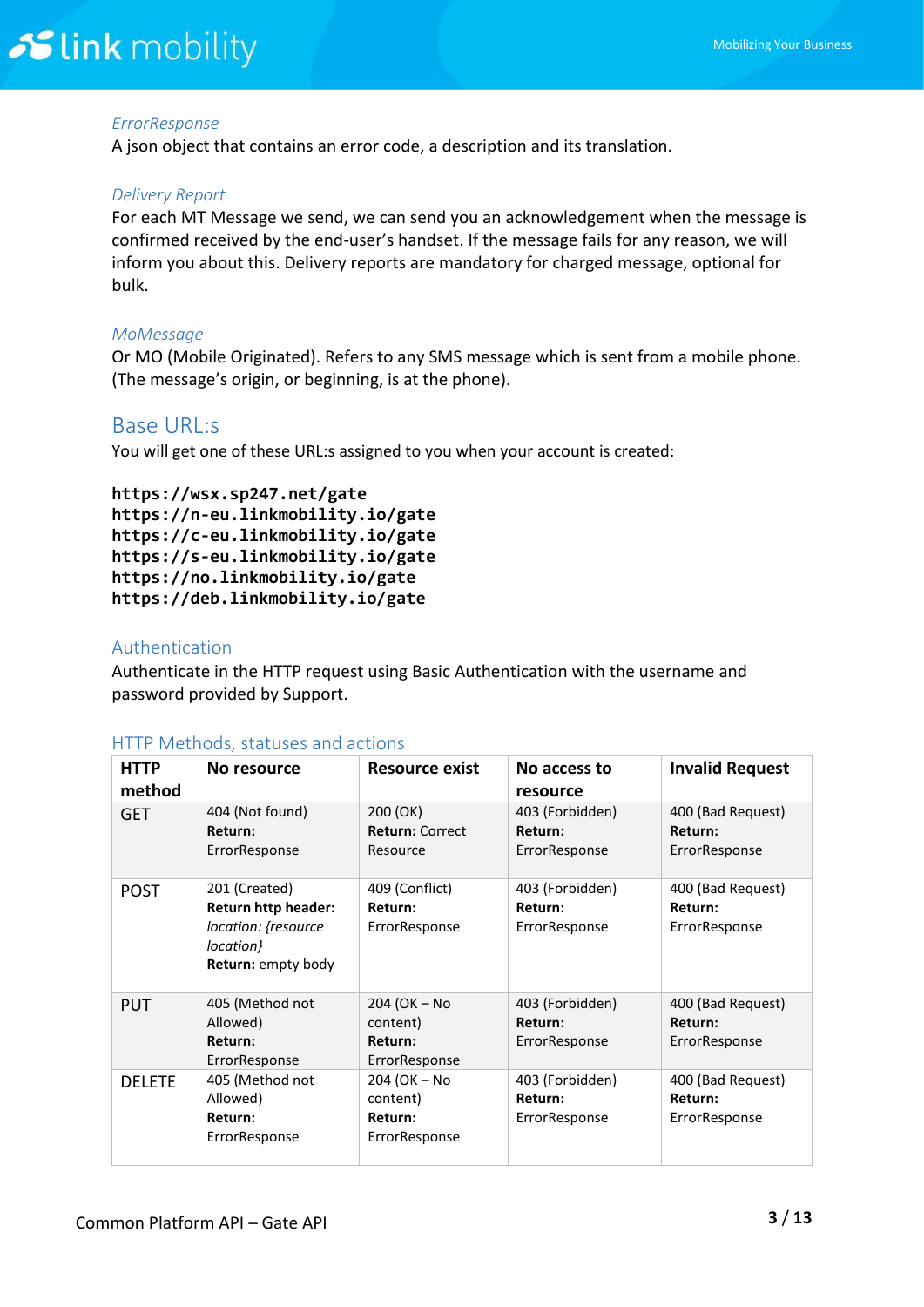#### <span id="page-3-0"></span>Methods

#### <span id="page-3-1"></span>Add a PartnerGate

Adds a platform gate to the storage by posting a platformGate object.

| <b>HTTP Method</b>              | <b>POST</b>                          |                                                                 |  |
|---------------------------------|--------------------------------------|-----------------------------------------------------------------|--|
| URI                             | /partnergate                         |                                                                 |  |
| Consumable<br><b>Resource</b>   | A partnerGate object without the Id. |                                                                 |  |
| <b>Response http</b><br>headers | Location                             | Contains the URI to use to retrieve the recently added<br>gate. |  |

#### <span id="page-3-2"></span>Get a PartnerGate using Id

Retrieves a PartnerGate by its ID.

| <b>HTTP</b><br><b>Method</b> | <b>GET</b>                                                         |                               |  |
|------------------------------|--------------------------------------------------------------------|-------------------------------|--|
| URI                          | /partnergate/platform/{platformId}/partner/{partnerId}/id/{gateId} |                               |  |
| Path<br><b>Parameters</b>    | platformId                                                         | The Id of the platform        |  |
|                              | partnerId                                                          | The Id of the platformPartner |  |
|                              | qateId                                                             | The Id of the PlatformGate    |  |

#### <span id="page-3-3"></span>Get a PartnerGate using refId

Retrieves a platform gate by its refId. It can be used only in a platform level.

| <b>HTTP</b>               | <b>GET</b>                                                           |                               |  |
|---------------------------|----------------------------------------------------------------------|-------------------------------|--|
| <b>Method</b>             |                                                                      |                               |  |
| <b>URI</b>                | /partnergate/platform/{platformId}/partner/{partnerId}/refid/{refId} |                               |  |
| Path<br><b>Parameters</b> | platformId                                                           | The Id of the platform        |  |
|                           | partnerId                                                            | The Id of the platformPartner |  |
|                           | refId                                                                | The refid of the platformGate |  |

#### <span id="page-3-4"></span>Update a PartnerGate

Updates a PartnerGate in the storage by putting a PlatformGate object.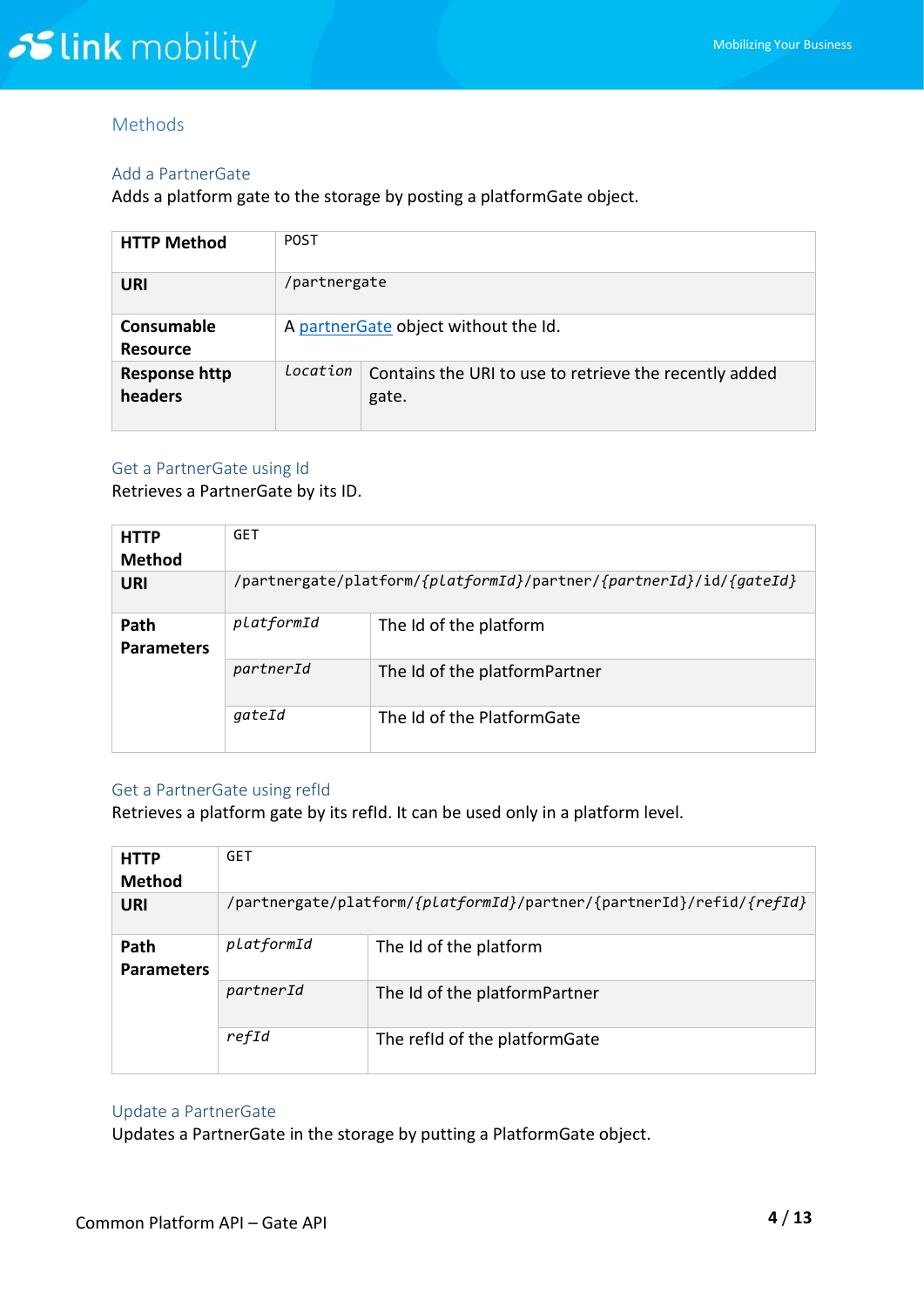| <b>HTTP</b><br><b>Method</b>         | <b>PUT</b>                                                         |                               |  |
|--------------------------------------|--------------------------------------------------------------------|-------------------------------|--|
| URI                                  | /partnergate/platform/{platformId}/partner/{partnerId}/id/{gateId} |                               |  |
| Path<br><b>Parameters</b>            | platformId                                                         | The Id of the platform        |  |
|                                      | partnerId                                                          | The Id of the platformPartner |  |
|                                      | gateId                                                             | The Id of the PlatformGate    |  |
| <b>Consumable</b><br><b>Resource</b> | A Partner Gate object without the Id.                              |                               |  |

#### <span id="page-4-0"></span>List PartnerGates

Retrieves a list of all the PartnerGates under a single platformPartner.

| <b>HTTP Method</b>        | <b>GET</b> |                                                        |
|---------------------------|------------|--------------------------------------------------------|
| URI                       |            | /partnergate/platform/{platformId}/partner/{partnerId} |
| Path<br><b>Parameters</b> |            | $platformId$   The Id of the platform                  |
|                           | partnerId  | The Id of the platformPartner                          |

#### <span id="page-4-1"></span>Remove a PartnerGate

Deletes the PartnerGate from the storage.

| <b>HTTP</b>               | <b>DELETE</b>                                                      |                               |  |
|---------------------------|--------------------------------------------------------------------|-------------------------------|--|
| <b>Method</b>             |                                                                    |                               |  |
| URI                       | /partnergate/platform/{platformId}/partner/{partnerId}/id/{gateId} |                               |  |
| Path<br><b>Parameters</b> | platformId                                                         | The Id of the platform        |  |
|                           | partnerId                                                          | The Id of the platformPartner |  |
|                           | qateId                                                             | The Id of the PlatformGate    |  |

### <span id="page-4-2"></span>Data types

#### <span id="page-4-3"></span>PartnerGate

This object describes a gate that has a platform partner level.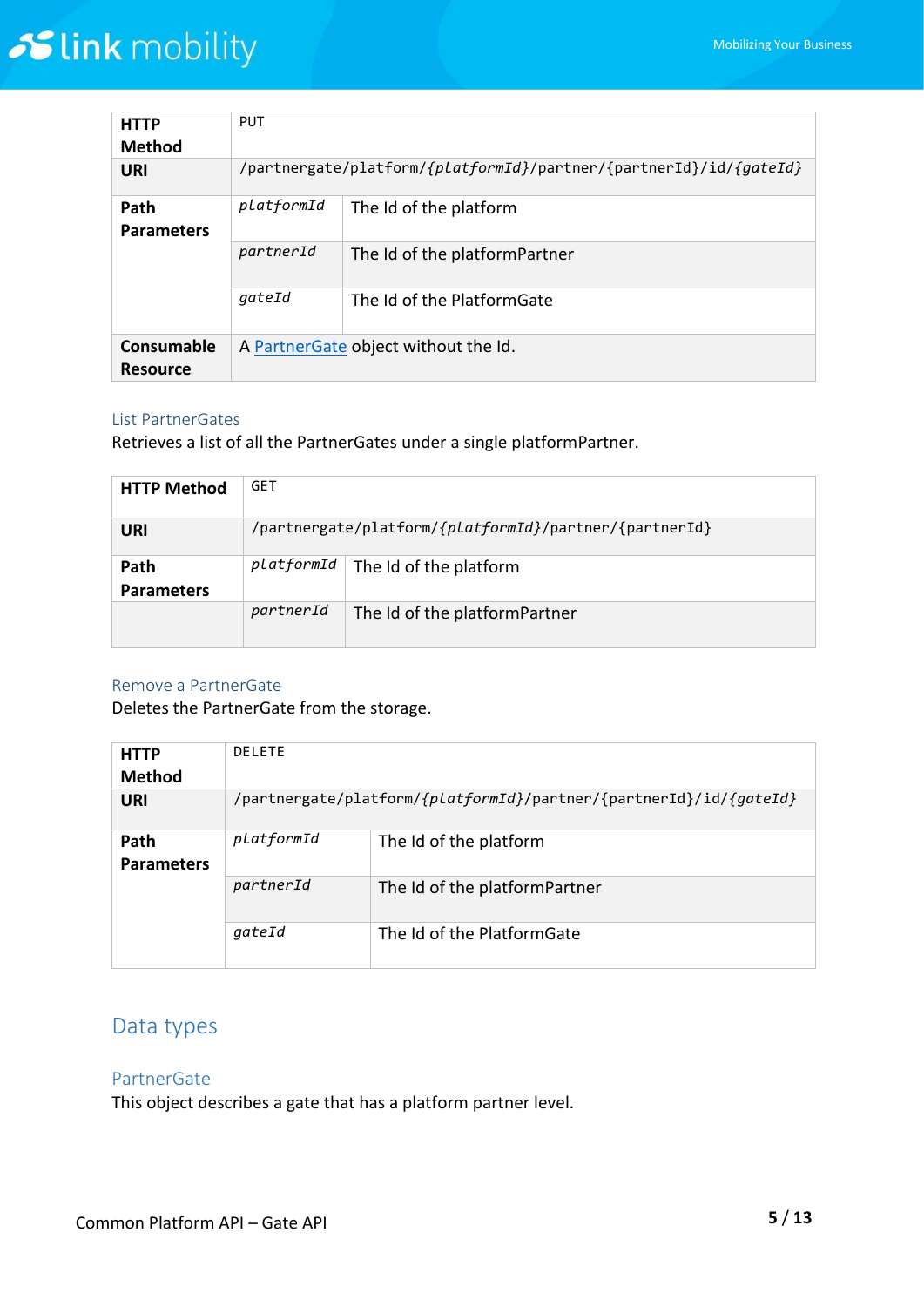| Parameter         | Data type                        | <b>Description</b>                                                                                                                                                                                                                                                                                                                                                                                                                                                                        |
|-------------------|----------------------------------|-------------------------------------------------------------------------------------------------------------------------------------------------------------------------------------------------------------------------------------------------------------------------------------------------------------------------------------------------------------------------------------------------------------------------------------------------------------------------------------------|
| id                | <b>String</b>                    | [AUTOGENERATED] The unique id for the gate.<br>This is generated when the gate is created.                                                                                                                                                                                                                                                                                                                                                                                                |
| refid             | <b>String</b>                    | A reference Id that can be given by the user.                                                                                                                                                                                                                                                                                                                                                                                                                                             |
| ttl               | Long                             | This is the time to live for the requests done<br>towards this certain gate in milliseconds. The<br>default value is 48 hours in milliseconds.                                                                                                                                                                                                                                                                                                                                            |
| acknowledge       | Boolean                          | False if any 2xx HTTP status code will be treated<br>as a successful request. True otherwise if some<br>specific object in the body is expected with the<br>HTTP 2xx response. If this is true and no body is<br>found within the request, then the request will<br>be done again until the response returns HTTP<br>2xx and an object within the response.                                                                                                                               |
| throttle          | Integer                          | [OPTIONAL] The maximum requests that can be<br>done per second.                                                                                                                                                                                                                                                                                                                                                                                                                           |
| destinations      | List <destination></destination> | One or more endpoints that will be triggered<br>when the gate is on use. (See Destination)                                                                                                                                                                                                                                                                                                                                                                                                |
| type              | <b>String</b>                    | The value should be PARTNER_GATE.                                                                                                                                                                                                                                                                                                                                                                                                                                                         |
| gateType          | <b>String</b>                    | Only a couple of Strings are allowed as values<br>here:                                                                                                                                                                                                                                                                                                                                                                                                                                   |
|                   |                                  | ALL: This determines if the object* will be sent<br>through all the destinations given within this<br>single gate.<br><b>ONE_ORDERED:</b> This determines if the object*<br>will be sent to one destination, chosen<br>sequentially.<br><b>ONE_RANDOM:</b> this determines if the object*<br>will be sent to a random destination picked up<br>from the list of destinations.<br>*The object can be a certain DLR or MoMessage or other object<br>that can be forwarded through the gates |
| platformId        | <b>String</b>                    | The platform Id provided by support                                                                                                                                                                                                                                                                                                                                                                                                                                                       |
| platformPartnerId | <b>String</b>                    | The platform partner id provided by support                                                                                                                                                                                                                                                                                                                                                                                                                                               |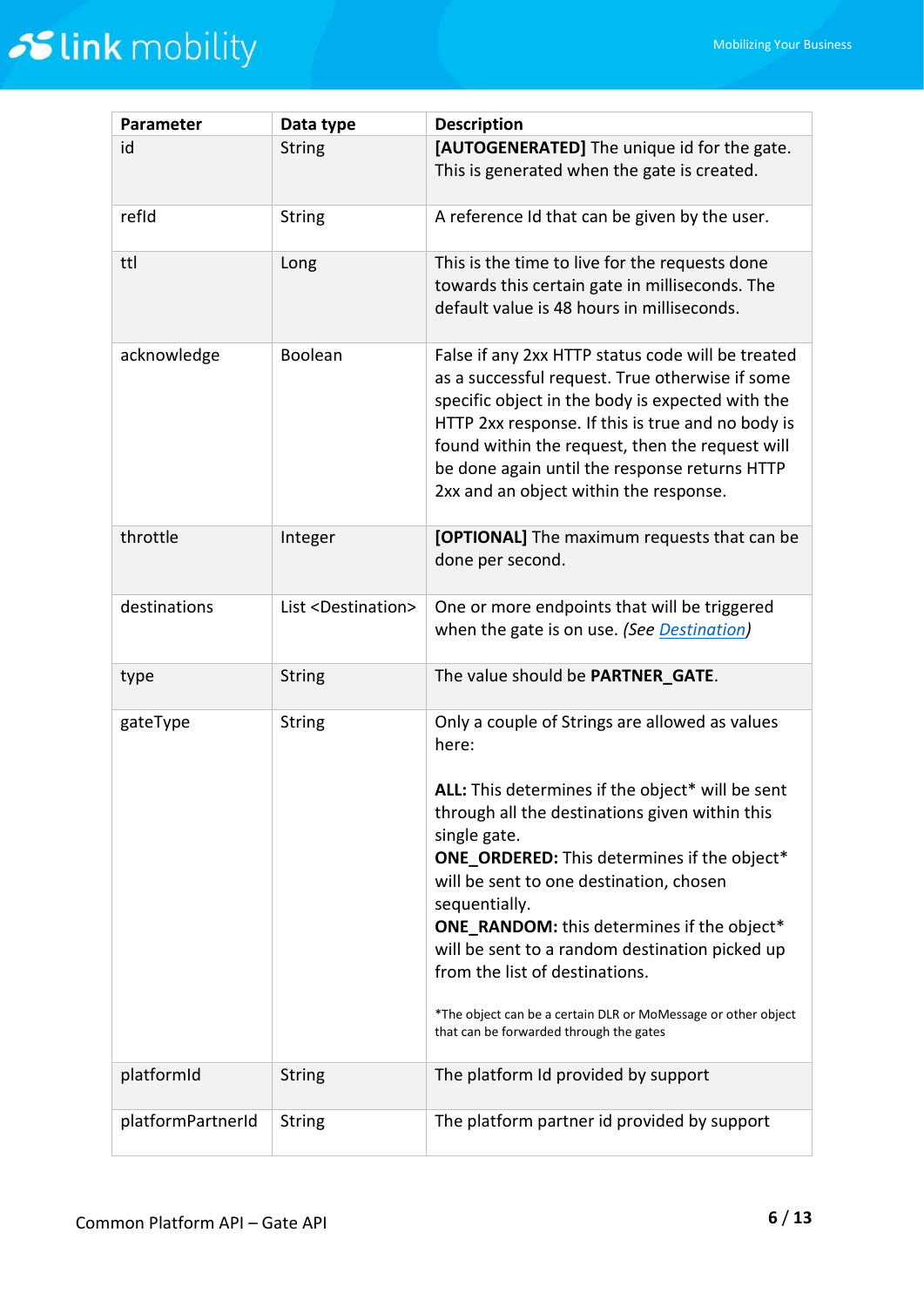| customParameters   KeyValue | [ADVANCED] Additional parameters may be<br>specified if needed.<br>Support will advise you if you need to use<br>custom parameters. |
|-----------------------------|-------------------------------------------------------------------------------------------------------------------------------------|

#### **Example:**

```
{
    "type": "PARTNER_GATE",
    "id": "abc123E",
    "refId": "TEST",
    "platformId": "MY_PLATFORM",
    "platformPartnerId": "MY_PARTNER",
    "destinations": [
        {
            "url": "https://endpoint.example.com/receive",
 "contentType": "application/json",
 "username": "",
 "password": "",
            "customParameters": {}
        }
 ],
 "gateType": "ONE_ORDERED",
   "ttl": 172800000,
    "acknowledge": false,
    "throttle": null,
    "customParameters": {}
}
```
#### <span id="page-6-0"></span>*Destination*

The destination describes specifically how and where to send the object. This object contains the following parameters:

| Parameter   | Data type   | <b>Description</b>                                                                                                                                                                                                                                                                                                                                                                                               |
|-------------|-------------|------------------------------------------------------------------------------------------------------------------------------------------------------------------------------------------------------------------------------------------------------------------------------------------------------------------------------------------------------------------------------------------------------------------|
| url         | <b>URL</b>  | The actual URL to do a request to. The following<br>protocols are supported within the URL:<br>1. HTTP<br>2. HTTPS<br>The objects are sent through these protocols<br>using the HTTP method POST as default. To<br>change this, add the properly custom Parameter<br>as described within the customParameter<br>description.<br>The following URL can be given for dropping the<br>incoming object:<br>do://drop |
| contentType | ContentType | A single MIME type that determines the format<br>of the object to be sent.                                                                                                                                                                                                                                                                                                                                       |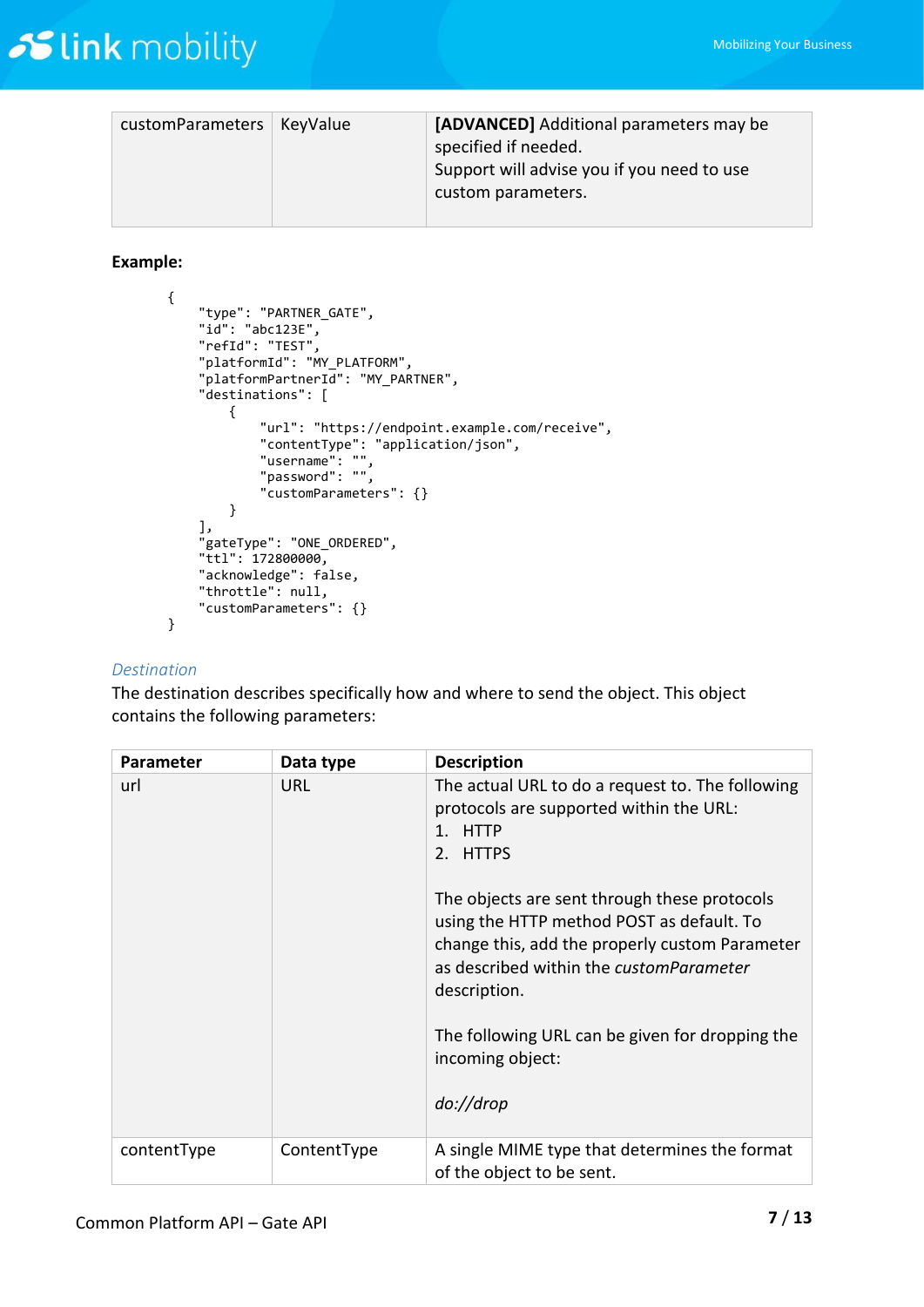|                  |               | The following MIME types are supported:<br>1. application/json<br>2. application/xml<br>3. application/x-www-form-urlencoded                                                                                                                                                                                                                                                                              |
|------------------|---------------|-----------------------------------------------------------------------------------------------------------------------------------------------------------------------------------------------------------------------------------------------------------------------------------------------------------------------------------------------------------------------------------------------------------|
| username         | <b>String</b> | [OPTIONAL] Used only if the destination<br>requires basic authentication. Only basic<br>authentication is supported.                                                                                                                                                                                                                                                                                      |
| password         | <b>String</b> | [OPTIONAL] Used only if the destination<br>requires basic authentication. Only basic<br>authentication is supported.                                                                                                                                                                                                                                                                                      |
| customParameters | KeyValue      | [ADVANCED] Additional parameters may be<br>specified if needed.<br>Some helpful custom parameters within a single<br>destination are the following:<br>1. method: This is added to change the<br>default HTTP method. Only the following<br>methods are allowed as values: GET and<br>PUT.<br>2. template: see Destination templates.<br>Support will advise you if you need to use<br>custom parameters. |

#### Destination templates

The templates are used to extract specific values from an incoming object and send them as URL parameters. This template will setup query parameters into the URL with the injected values from the incoming objects.

#### Incoming objects

There are two incoming objects that has the following extractable values:

#### *DeliveryReport*

This object comes in when the gate is supposed to handle delivery reports.

| <b>Parameter</b> | Data type     | <b>Description</b>                       |
|------------------|---------------|------------------------------------------|
| id               | <b>String</b> | The messageld of the message             |
| operator         | <b>String</b> | The operator that handled the<br>message |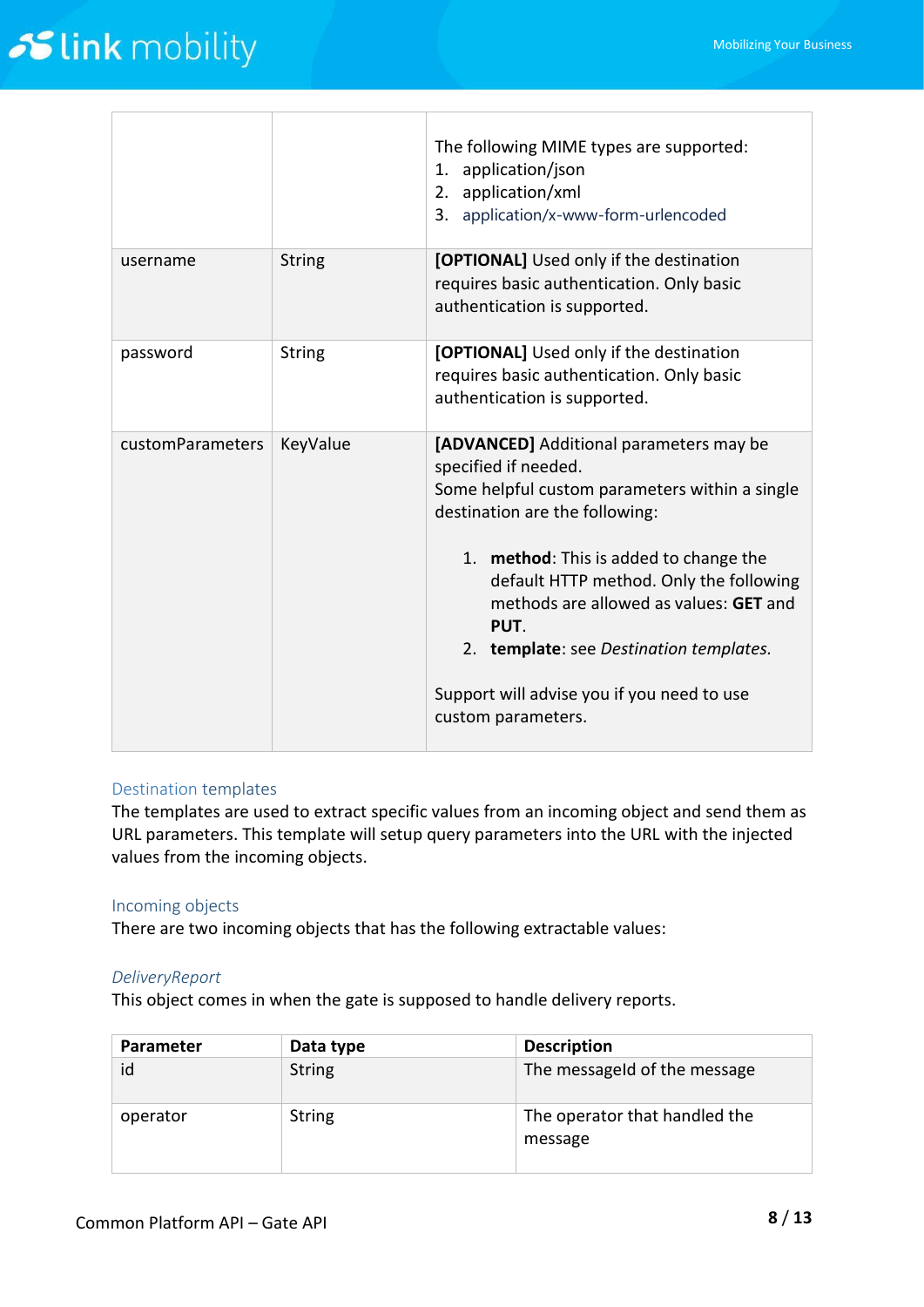| sentTimestamp      | Date                 | The time that the message was sent                                                         |
|--------------------|----------------------|--------------------------------------------------------------------------------------------|
| timestamp          | Date                 | The time that the delivery report<br>was handled                                           |
| resultCode         | <b>String</b>        | The final result code of the message                                                       |
| operatorResultCode | <b>String</b>        | The final result code from the<br>operator                                                 |
| destination        | Number (MSISDN)      | The destination number in msisdn<br>format                                                 |
| source             | Number (Shortnumber) | The source in alphanumeric format.<br>It can be as msisdn, shortnumber or<br>alphanumeric. |

#### *SmsMessage*

This object comes in when the gate is connected to a Keyword and it is supposed to be delivered to a certain point if the message goes to the route declared.

| <b>Parameter</b> | Data type            | <b>Description</b>                                                                         |
|------------------|----------------------|--------------------------------------------------------------------------------------------|
| messageld        | <b>String</b>        | The messageld of the message.                                                              |
| destination      | Number (MSISDN)      | The destination number in msisdn<br>format.                                                |
| source           | Number (Shortnumber) | The source in alphanumeric format.<br>It can be as msisdn, shortnumber or<br>alphanumeric. |
| userData         | <b>String</b>        | The content of the message itself.                                                         |

#### Basic Setup

The template format should have the following pattern as value within the custom parameter with the key *template*:

*key1=\${methodName1}&key2={methodName2} or key1=methodName1&key2=methodName2*

where *methodName1* and *methodName2* corresponds to methods like *getMethodName1()* and *getMethodName2()* in the incoming object. The following example extracts the *messageId* and the *resultCode* from a *deliveryReport* object:

#### **Example:**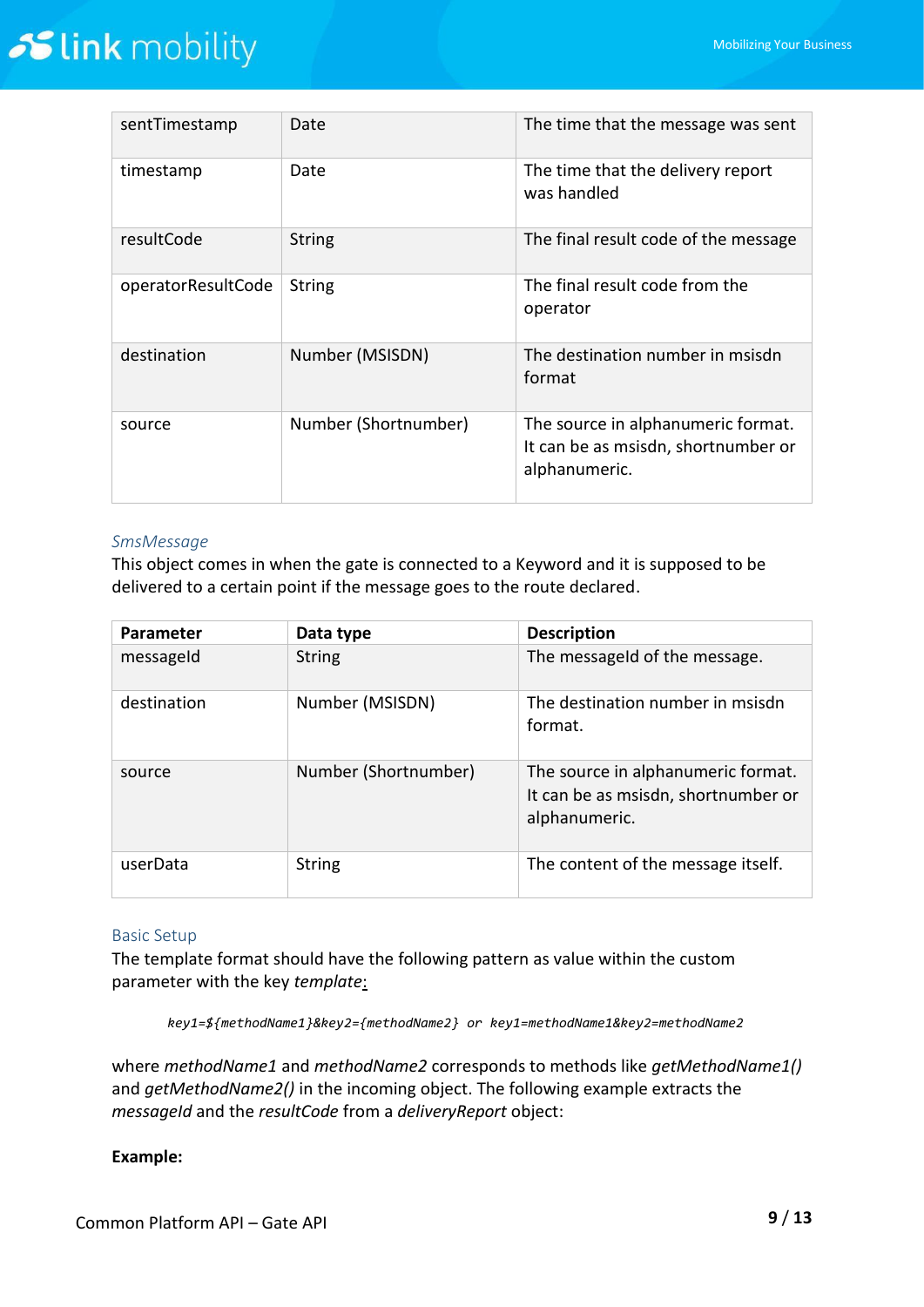Destination for Delivery reports handling:

```
{
       "url": "https://endpoint.example.com/receive",
       "contentType": "application/json",
       "username": "",
       "password": "",
       "customParameters": {
              "template": "id=${id}&resultCode=${resultCode}"
       }
}
```
Result URL:

https://endpoint.example.com/receive?id=MyIde123456&resultCode=1001

#### *Template with dates*

It is possible to manipulate the format of a date to send it through the URL as query parameter. To achieve that, the format of the value can be given by inserting the **date** key right after the parameter's name separated with the character '|' with the following pattern:

"template": "time=\${parameter|date|yyyy-MM-dd}"

The legal input is a Long/long containing the number of milliseconds counting from January 1 st of 1970 or a String on a format *yyyyMMddhhMMss.*

#### **Example:**

Destination for Delivery reports handling:

```
{
       "url": "https://endpoint.example.com/receive",
       "contentType": "application/json",
       "username": "",
       "password": "",
       "customParameters": {
               "template": "time=${timestamp|date|yyyy-MM-dd}"
       }
}
```
Result URL:

https://endpoint.example.com/receive?time=2019-12-05

#### *Template with numbers*

The format of the number can be manipulated as well. To achieve this, you can add the special formats with the same pattern used for dates. For formatting the numbers, the correct pattern should look like this:

"template": "time=\${parameter|number|keyword\_for\_formatting}"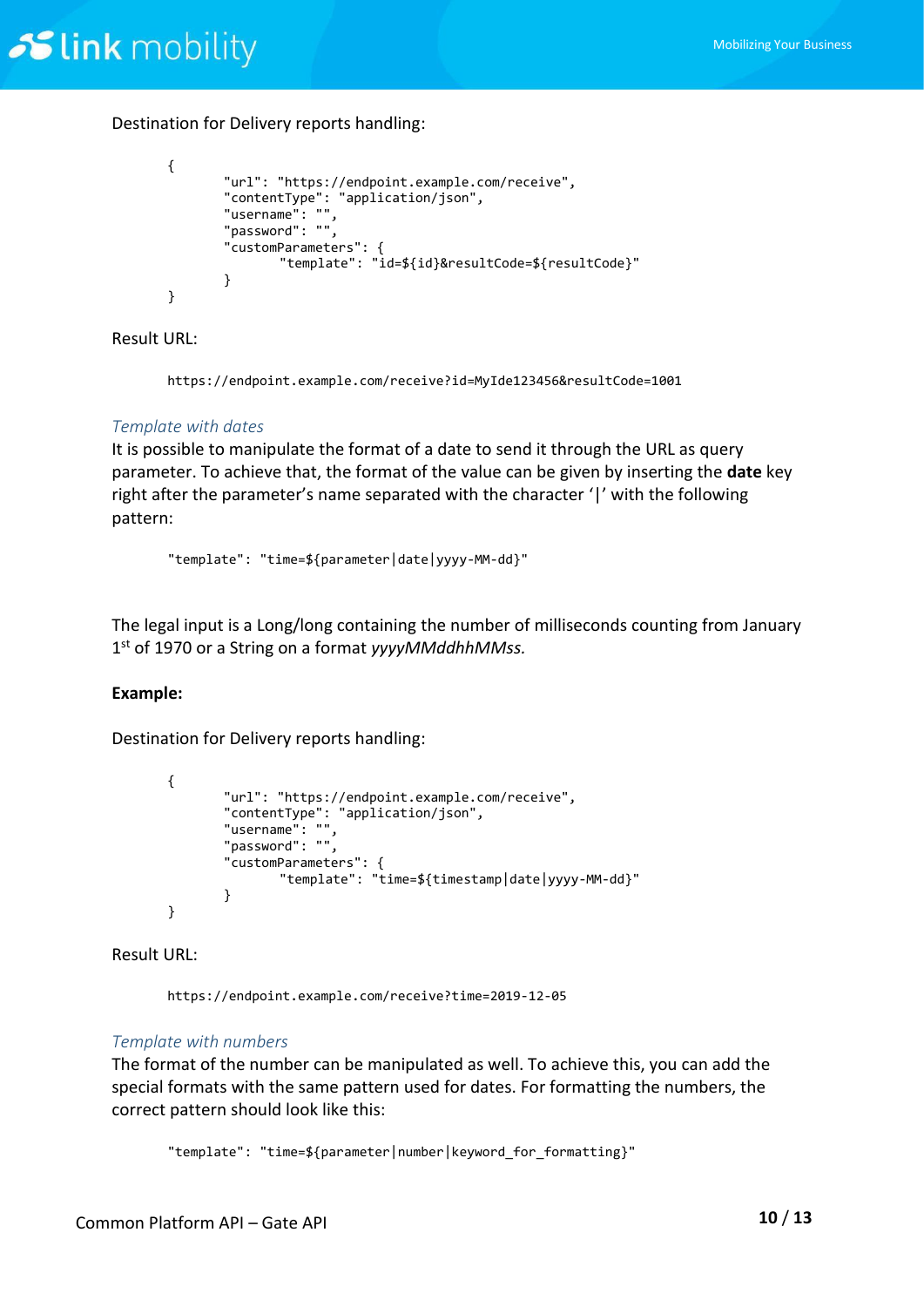The following keywords for formatting this data type should be used:

*nocountry***:** Used for shortnumber. This means that the country within the shortcode will be skipped. So instead of SE-1234, the result will be only 1234.

#### **Example:**

Destination for Delivery reports handling:

```
{
       "url": "https://endpoint.example.com/receive",
       "contentType": "application/json",
       "username": "",
       "password": "",
       "customParameters": {
               "template": "source=${source|number|nocountry}"
       }
}
```
#### Result URL:

https://endpoint.example.com/receive?source=1234

*noplus***:** Used for msisdn. This means that the plus sign will be skipped within the number itself, so +46123456789 will become 46123456789.

#### **Example:**

Destination for Delivery reports handling:

```
{
       "url": "https://endpoint.example.com/receive",
       "contentType": "application/json",
       "username": "",
       "password": "",
       "customParameters": {
               "template": "destination=${destination|number|noplus}"
       }
}
```
Result URL:

https://endpoint.example.com/receive?destination=46123456789

| <b>Error Code</b> | <b>Message</b>         |
|-------------------|------------------------|
| 103000            | UNKNOWN ERROR          |
| 103050            | <b>STORAGE ERROR</b>   |
| 103100            | INVALID AUTHENTICATION |
| 103101            | ACCESS DENIED          |

#### <span id="page-10-0"></span>Error Codes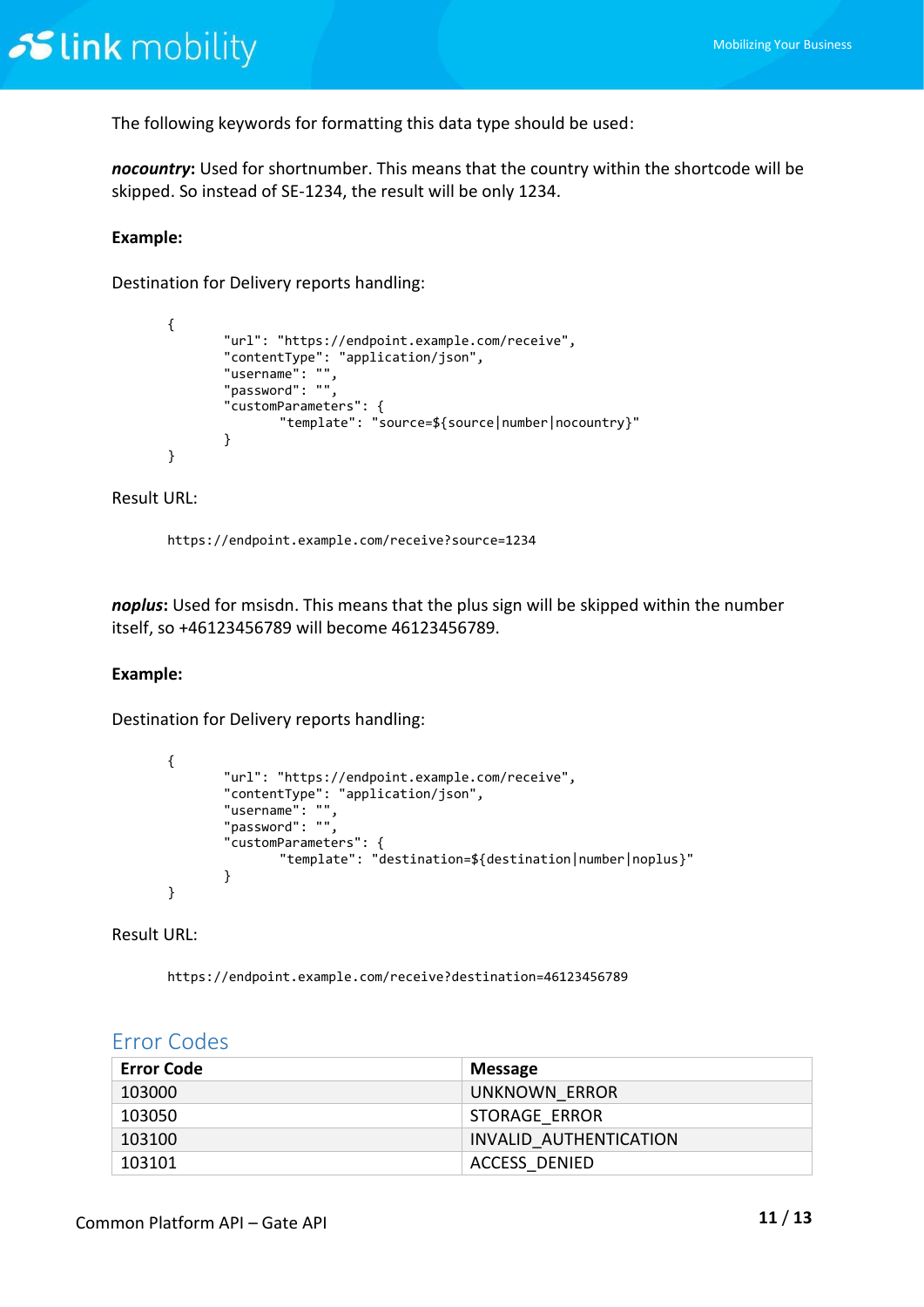| 103201 | INVALID PLATFORM ID       |
|--------|---------------------------|
| 103202 | INVALID PARTNER ID        |
| 103211 | INVALID REF ID            |
| 103212 | DUPLICATE REF ID          |
| 103290 | INVALID FORWARDING OBJECT |
| 103300 | MISSING PARAMETERS        |
| 103301 | <b>INVALID ID</b>         |
| 103302 | <b>INVALID GATE</b>       |
| 103303 | NO GATES FOUND            |
| 103304 | <b>GATE NOT FOUND</b>     |
| 103400 | ILLEGAL RETURN TYPE       |

### <span id="page-11-0"></span>Appendix 1

The following hosts are currently used for outgoing messaging.

| Hostname(s)             | IP address(es) |
|-------------------------|----------------|
| socks1.sp247.net        | 195.84.162.34  |
| socks2.sp247.net        | 194.71.165.71  |
| socks3.sp247.net        | 195.84.162.16  |
| socks4.sp247.net        | 194.71.165.98  |
| socks5.sp247.net        | 195.84.162.3   |
| socks6.sp247.net        | 194.71.165.122 |
| s1.n-eu.linkmobility.io | 213.242.87.36  |
| s2.n-eu.linkmobility.io | 213.242.87.37  |
| s3.n-eu.linkmobility.io | 213.242.87.38  |
| s4.n-eu.linkmobility.io | 213.242.87.39  |
| s5.n-eu.linkmobility.io | 213.242.87.40  |
| s6.n-eu.linkmobility.io | 213.242.87.41  |
| s1.c-eu.linkmobility.io | 62.67.62.101   |
| s2.c-eu.linkmobility.io | 62.67.62.102   |
| s3.c-eu.linkmobility.io | 62.67.62.103   |
| s4.c-eu.linkmobility.io | 62.67.62.104   |
| s5.c-eu.linkmobility.io | 62.67.62.105   |
| s6.c-eu.linkmobility.io | 62.67.62.106   |
| s1.s-eu.linkmobility.io | 217.163.95.196 |
| s2.s-eu.linkmobility.io | 217.163.95.197 |
| s3.s-eu.linkmobility.io | 217.163.95.198 |
| s4.s-eu.linkmobility.io | 217.163.95.199 |
| s5.s-eu.linkmobility.io | 217.163.95.200 |
| s6.s-eu.linkmobility.io | 217.163.95.201 |
| s1.no.linkmobility.io   | 213.242.87.68  |
| s2.no.linkmobility.io   | 213.242.87.69  |
| s3.no.linkmobility.io   | 213.242.87.70  |
| s4.no.linkmobility.io   | 213.242.87.71  |